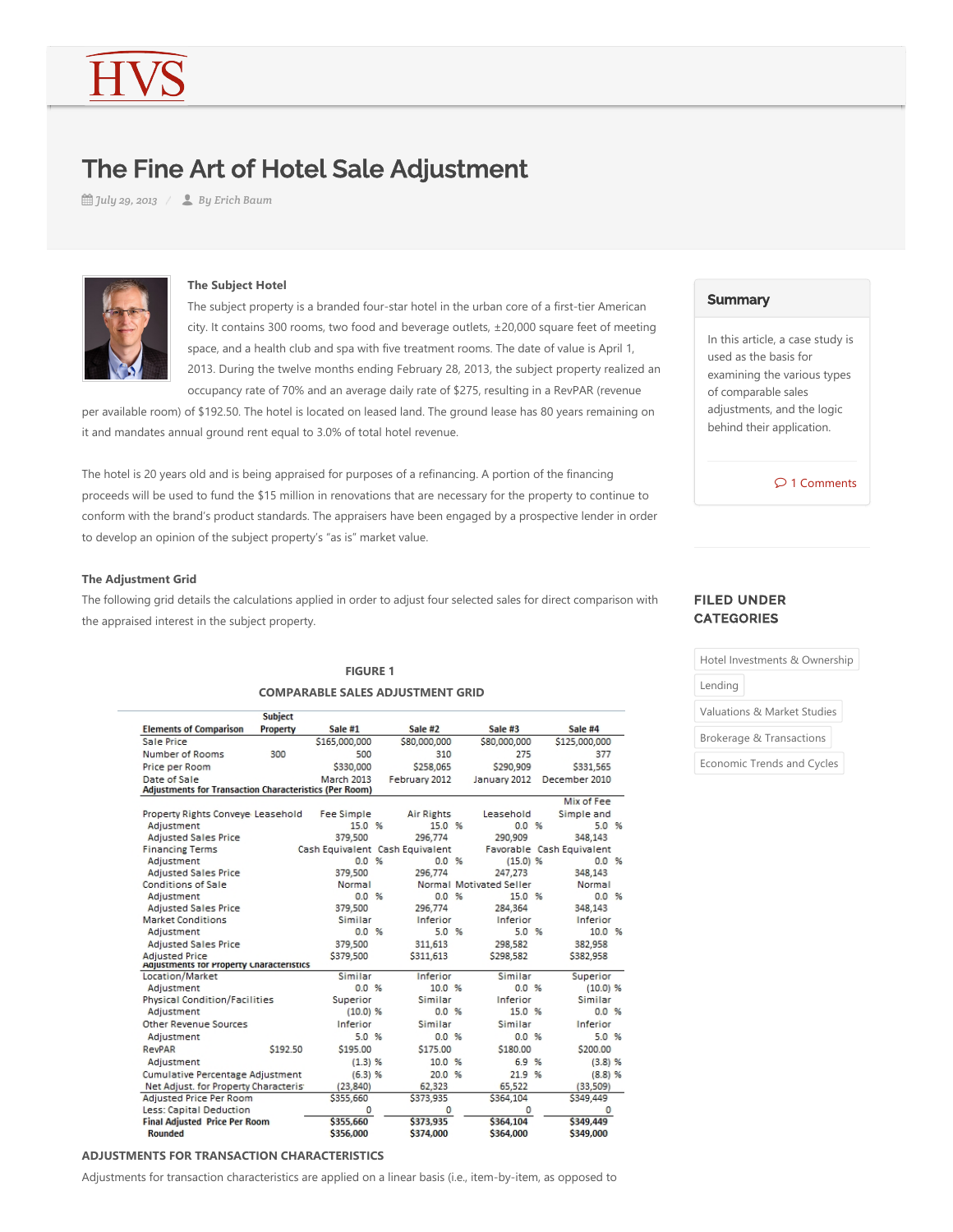cumulatively, as is the case with the property characteristic adjustments), consistent with standard appraisal industry practices.

#### **Property Rights Conveyed**

The hotel is located on leased land. The ground lease has 80 years remaining on it and mandates annual ground rent equal to 3.0% of total hotel revenue. In order to determine the impact of the lease on the property's total value, the appraisers ran another iteration of the income capitalization approach methodology, but without the ground rent deducted from the income stream. In addition, the investment parameters used in the discounted cash flow analysis were slightly more stringent under the leasehold valuation, considering that the land is subject to less risk than the real and personal property components. Thus, if the land value is excluded from the valuation due to the ground lease, the investment parameters should be adjusted upward. In the fee-simple iteration of the subject's valuation, the investment parameters are adjusted down. Comparing the leasehold and fee simple valuations, we conclude that the subject property's market value is reduced by 15% due to the presence of the ground lease.

In the case of Sale #1, which involved a fee simple transaction, the full 15% adjustment is warranted. Sale #2 involved a hotel constructed over an underground highway and use of the land was granted subject to a 125‐ year air‐rights lease with an annual rent of \$1, paid to a municipal highway commission. Based on these terms, the property rights are essentially fee simple. Thus, the full 15% adjustment is warranted. The hotel transferred as part of Sale #3 is also located on leased land, subject to ground lease terms similar to those of the subject property. Thus, no adjustment is warranted. Sale #4 involved a hotel constructed on land owned in fee, but property ownership leases space in an adjoining structure for its meeting facilities. Discussions with parties to the sale indicate that the meeting space rent is approximately \$500,000 per year, which based on the overall cap rate associated with the sale (7.0%) removes approximately \$7.0 million, or 6.5% of total value from the property, was the space owned in fee. This lease will expire in 20 years and although it may be renewed, there is no guarantee; thus, an additional adjustment factor is warranted in order to account for the risk to the property associated with the potential loss of its meeting space. Overall, we would estimate a 10% downward adjustment is warranted. Against the 15% adjustment associated with the subject property's lease, a net upward adjustment of 5% is applied in the case of Sale #4.

#### **Financing Terms**

With the exception of Sale #3, each of the comparable sales were paid for in cash or cash-equivalent terms. The seller of the hotel sold as part of Sale #3 financed the sale, subject to an interest rate 1.50 percentage points below current market levels, but a 70% loan‐to‐price ratio, consistent with market standards. Multiplying 1.5 by 70%, the overall capitalization rate indicated by the sale, 6.0%, should be adjusted upward by 1.05 percentage points, to 7.05%. The revised price is 15% lower than the actual transaction price. Thus, this sales price has been adjusted downward by 15%.

# **Conditions of Sale**

With the exception of Sale #3, each of the comparable sales involved "arms-length" transactions with normal conditions of sale. The seller of the hotel sold as part of Sale #3 was motivated to sell the property quickly in order to raise cash for a high‐yield investment opportunity. The seller had the option of allowing for a longer marketing period and achieving a market‐rate sale. As such, an upward 15% adjustment is applied to offset the downward 15% adjustment associated with the financing terms.

#### **Market Conditions**

Adjustments for market conditions can account for two distinct sets of changes realized between the date of value and the date of each comparable sale's transfer; 1) value appreciation or depreciation rates associated with changes in revenue and/or income levels, and 2) changes in the broader investment market, as far as the availability and cost of capital and related shifts in capitalization rates. As for the first factor, this is accounted for in our RevPAR adjustment factor, which is described in detail below. With respect to the second factor, no adjustment is necessary in the case of Sale #1, considering that it was transferred within one month of the subject hotel's date of value. Sales #2 and #3 occurred in the first half of 2012. Since this time, market conditions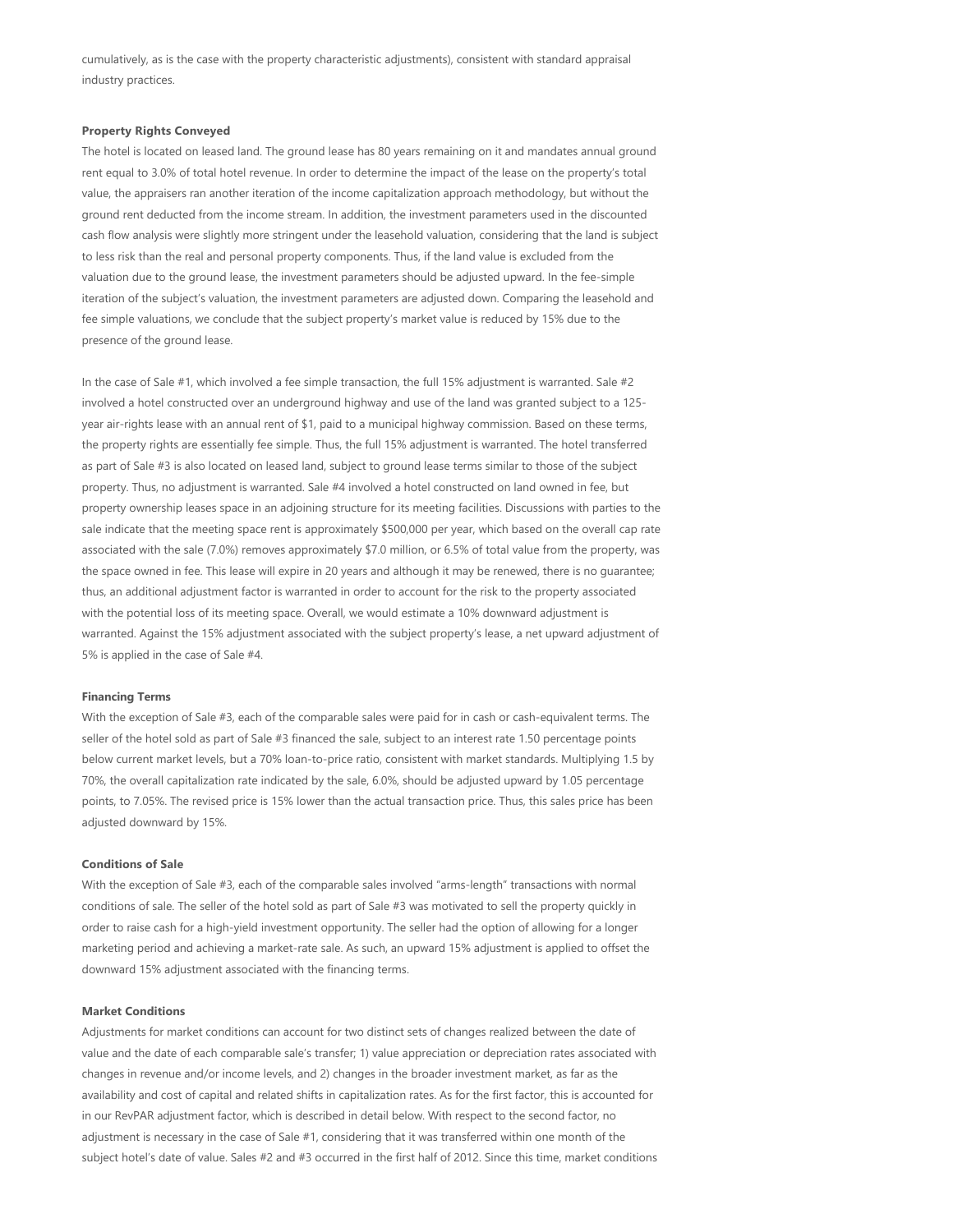have improved as financing has become easier to obtain and capital costs have declined. The same observation holds true for Sale #4, which closed in late 2010, with a greater adjustment warranted.

﴾Note that paired‐sales data can be used to determine underlying appreciation/depreciation rates over a specific interim period, but this rate of change cannot necessarily be pro-rated and applied generally. For example, if the same property sold in April 2010 and April 2013 and indicated appreciation of 30%, or approximately 10% per year, the rate of appreciation may have been more rapid in the last year than the first two. The calculated adjustment is really only reliable for other sales closed within a few months of the first transfer. In addition, further adjustments would be necessary to account for any capital improvements or other internal changes in the interim period.)

### **ADJUSTMENTS FOR PROPERTY CHARACTERISTICS**

Whereas the transaction characteristic adjustments are applied linearly, the property characteristic adjustments are summed into an aggregate adjustment, consistent with standard appraisal industry practices.

#### **Location/Market**

Adjustments for differences between the subject property's location and market setting and those of the transferred property can be unnecessary if the RevPAR adjustment (described below) is applied. A valid argument can be made that among many other factors, RevPAR differences completely account for variations in location factors, including market context. On the other hand, even if the RevPAR adjustment is applied, an additional adjustment can be applied here. Barriers to entry and upside potential are the key considerations here. A subject hotel or transferred property can be located in areas with radically different rates of growth and/or new supply risk factors to the extent that additional adjustments are warranted. In addition, a hotel with an atypical site (e.g., within a national park, adjacent to an airport, or in a coastal area where new development has become illegal subsequent to the hotel's development) can warrant an additional adjustment.

In this case study, we have used RevPAR adjustments, but have applied additional adjustments to Sales #2 and #4. The hotel transferred as part of Sale #2 is located in a warehouse district where redevelopment has been slower than was expected when the hotel was constructed. Although this disadvantage is reflected in RevPAR adjustment to a significant degree, we have applied an additional upward adjustment to account for the greater level of risk associated with investment in this location. In contrast, a downward adjustment is applied to Sale #4, considering that this hotel has the benefit of a waterfront location, offering atypical aesthetic advantages and a setting that will be challenging to replicate. In addition, the property is located in a city with a somewhat stronger reputation among institutional real estate investors.

#### **Physical Condition/Facilities**

Beyond the corrections implied in the RevPAR adjustment, an additional adjustment can be warranted to account for differences in physical condition, age, underlying construction, and facilities scope, in the event the appraiser determines that these factors are not fully accounted for by the RevPAR adjustment. In the case of Sale #1, the transacted hotel was opened two years prior to the date of value and its historical RevPAR level reflects a hotel that was still in the process of ramping up to a stabilized level. In addition, because it is newer, the property has a longer economic life remaining as compared to the subject hotel, which consideration is also not accounted for in the RevPAR adjustment. Thus, an additional downward adjustment is warranted. The inverse is true of the hotel transferred as part of Sale #3, which has a shorter economic life remaining, as compared to the subject hotel. An additional upward adjustment is warranted.

Correcting for this category is perhaps the most nettlesome among the adjustments described here due to the matter of pending capital improvements – planned at either the subject property or the transacted properties – and how this matter relates to the RevPAR adjustment. The basis for the RevPAR adjustments are the historical RevPAR levels. Thus, in the case of the subject property, the historical RevPAR figure does not reflect the economic benefits associated with the planned \$15 million in renovations. Because our objective is to render an "as is" market value indication, we have two potential premises. We can either 1) adjust the sales for comparison to the subject property's market value "as renovated," and then deduct the planned expenditure in order to get to an "as is" market value, or 2) adjust the comparables sales to the subject property's "as is" physical condition,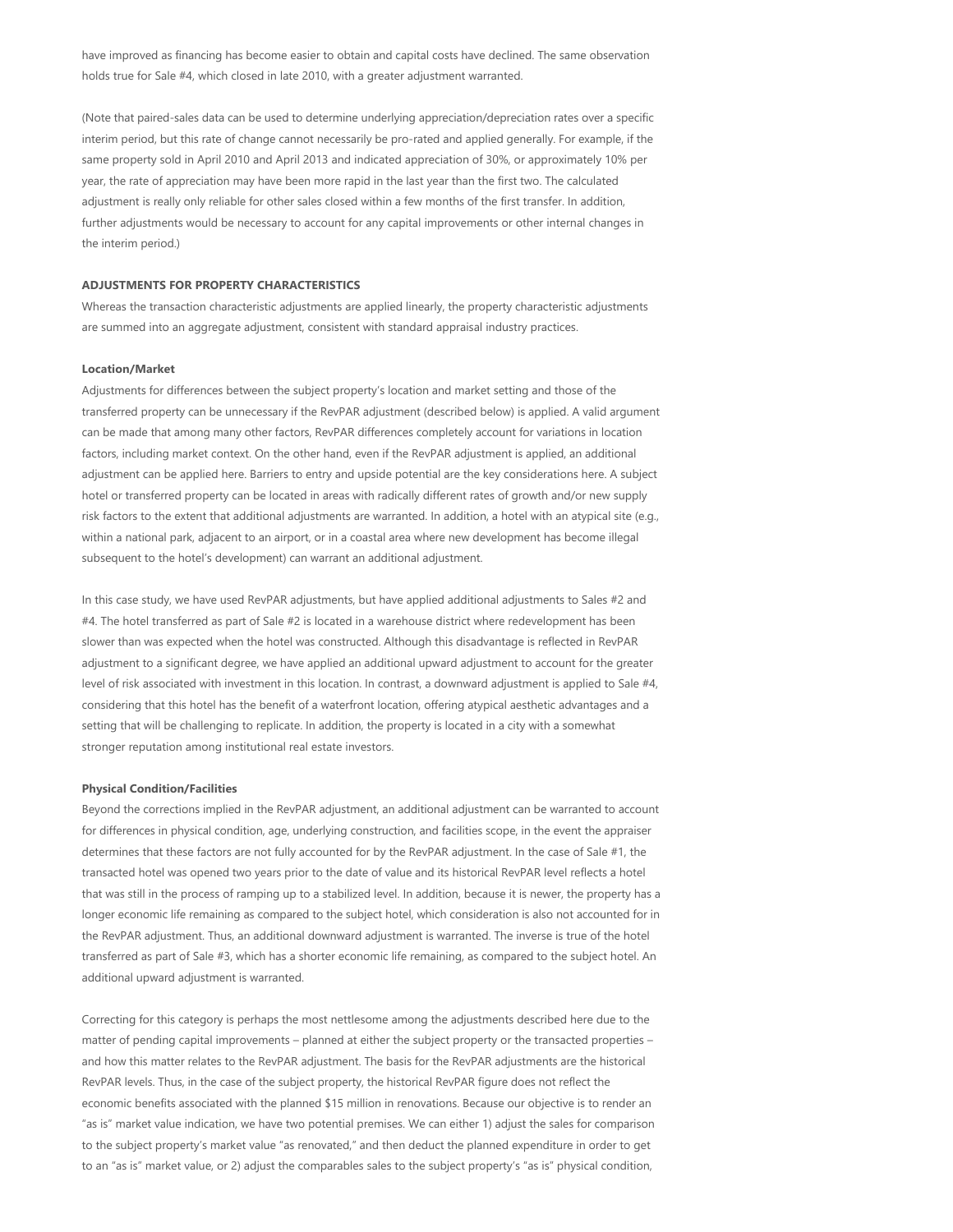obviating the need for a subsequent capital‐improvement adjustment. If the first option is selected, upward adjustments in this category may be warranted if the subject property, after renovation, will have a substantially superior product quality relative to the comparable hotels. It is also possible that the subject property's condition will be inferior to that of a comparable hotel, even following renovation, perhaps necessitating a downward adjustment.

Either premise is valid, so long as it is uniformly applied among the comparable sales. In this case study, we followed the second premise. As such, the fact that the hotels transacted as part of Sales #2 and #4 were also slated for substantial renovations subsequent to sale is not factored into the adjustment grid. Rather, the relationship between each of the comparable hotels' historical RevPAR to their respective sales prices is consistent with the "as is" adjustment premise we've used here.

#### **Other Revenue Sources**

The subject hotel has a full‐service spa with approximately five treatment rooms. Similar facilities are offered at the hotels transferred as part of Sales #2 and #3, but are lacking at the hotels transferred as part of Sales #1 and #4. The subject hotel's spa makes a modest direct contribution as a profit center but allows for a premium to RevPAR performance because the spa improves the property's broader appeal. The RevPAR differential is accounted for in the RevPAR adjustment, thus this adjustment is limited to profit center contribution.

## **RevPAR**

The RevPAR adjustment has been referred to throughout this case study because it bears much of the burden of several of the other adjustments, including those relating to differences in market conditions, location, market setting, physical condition, age, and facilities scope. RevPAR (revenue per available room) is calculated either 1) as the product of occupancy and average rate, or 2) by dividing total rooms revenue by the number of available rooms. (The same figure will result.) As opposed to occupancy rate (rooms occupied divided by rooms available), or average daily rate (rooms revenue per occupied room), RevPAR is a more complete measure of a hotel's revenue‐generating performance because it accounts for both occupancy and average rate in a single measure. Because hotels are purchased and sold based on their ability to generate revenue and net income, a comparison and adjustment based on RevPAR performance is highly relevant. The adjustment is based on the percentage difference between the subject property's historical RevPAR and that of the transacted hotel.

#### **Capital Improvement Deduction**

Our appraisal assumes that a \$15‐million renovation will be completed within one year of the date of value. The renovation will have a positive impact on the subject hotel's RevPAR performance. Several of the transacted properties were also slated for renovation subsequent to sale, which would also presumably have a positive impact on these properties' RevPAR performance. However, unless offsetting adjustments are otherwise built into the grid (consistent with "premise one" described above), factoring capital expenditures into the analysis skews the logistics of the RevPAR adjustment, which relies upon the relationship between historical RevPAR and the sales price. In consideration of these factors, we have restricted the analysis to exclude both the costs and potential economic benefits of the renovations of the subject hotel and the transacted properties (consistent with "premise two" described above).

#### **One More Thing: Business Value?**

The subject hotel is operated subject to a binding long-term contract with the branding company; thus, there are no franchise fees. In hotel industry parlance, this is known as a first-tier management contract. Consistent with typical first‐tier management contracts, the subject agreement calls for a base management fee equal to 3.0% of total revenues plus an incentive management fee calculated as a share of net income left over after the owner's priority return. The incentive management fee essentially substitutes for the royalty fee deduction that would apply if the property was not brand-operated. Historically, the base and incentive management fees result in a total annual deduction of approximately 5% of total revenues. The appraisers conclude that all income attributable to the business is removed from the subject property's appraised interest. Because the management contract has another 40 years remaining in its term (including all extension options available to the operator), the value of the business remains under the control of the management company.